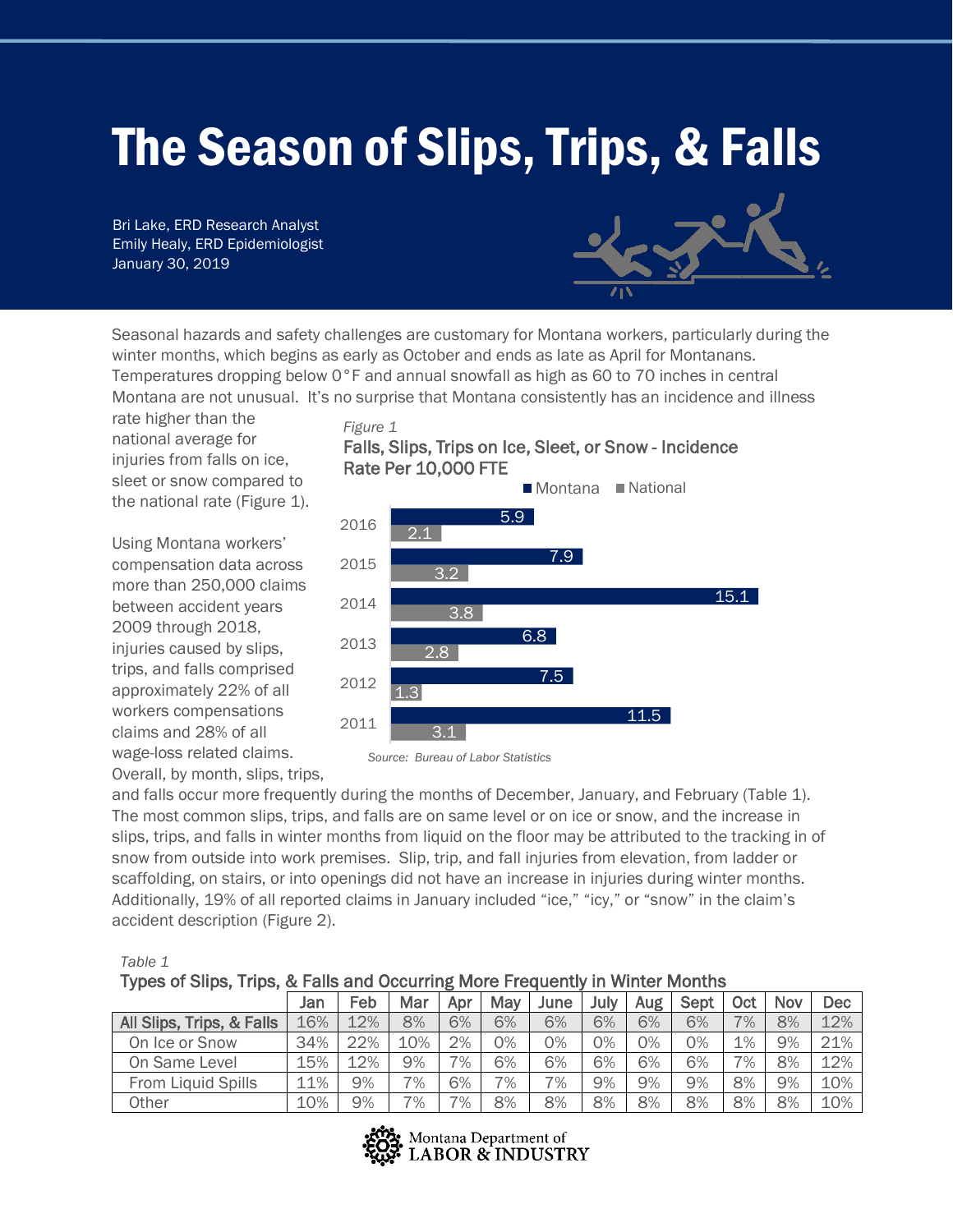#### *Figure 2*





The most common injuries resulting from a slip, trip, or fall included sprains or strains, bruises or swelling, fractures or dislocation, concussion, or multiple physical injuries and also occurred more frequently during winter months. Combined, these injury types make up approximately 65% of all injuries within the study period. However, within the distribution for each injury type, slips, trips, and falls contribute to between 26% and 51% of each injury type. Concussions, for example, make up 1% of all injuries overall, but 46% of all concussion injuries are the

result of a slip, trip, or fall (Figure 3). Figure 4 illustrates the frequency of the most common slip, trip, or fall injuries by month. For example, 40% of all sprains or strains caused by slips, trips, or falls occurred in December, January, and February, while only 18% of sprains or strains caused by slips, trips, or falls occurred in June, July, and August. This type of inverted distribution was consistent across all of the most common injuries related to slips, trips, and falls.

## *Figure 3*



Most Common Injuries Caused by Slips, Trips, & Falls - Percentage of All Injuries and Distribution of Injury Type Caused by Slip, Trips, & Falls